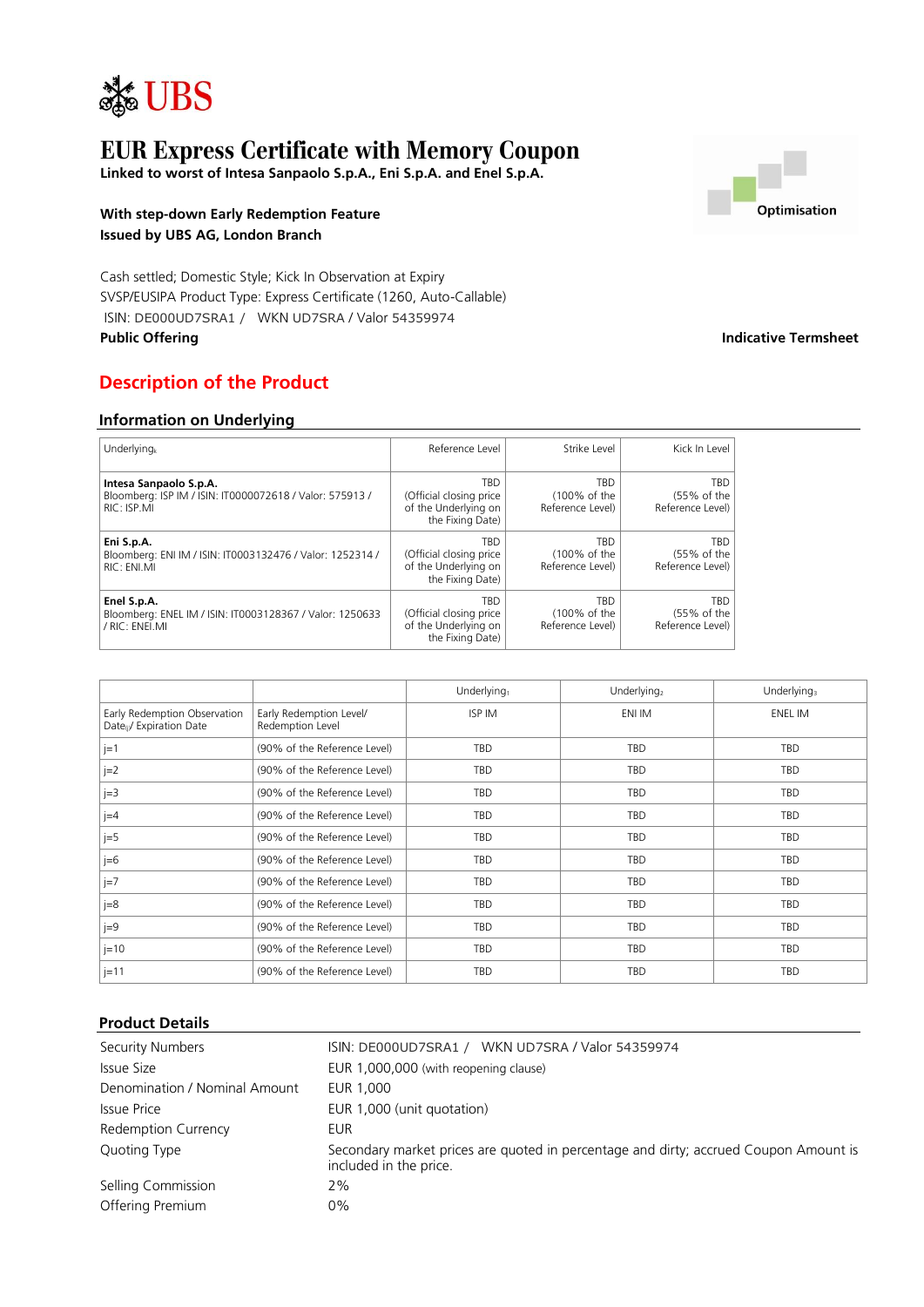# **Dates**

| Fixing Date                       | 12 June 2020                                                  |
|-----------------------------------|---------------------------------------------------------------|
| Initial Payment Date (Issue Date) | 19 June 2020                                                  |
| Last Trading Date                 | 08 April 2022                                                 |
| <b>Expiration Date</b>            | 12 April 2022 (subject to market disruption event provisions) |
| Redemption / Maturity Date        | 21 April 2022 (subject to market disruption event provisions) |
|                                   |                                                               |

# **Coupon**

Coupon Observation Date(s)

| Coupon<br>Observation<br>$Date_{(i)}$ | Coupon<br>Observation<br>Date | Coupon<br>Payment Date | Coupon Amount | Coupon Default<br>Level / Coupon<br>Amount Catch-<br>up Level |
|---------------------------------------|-------------------------------|------------------------|---------------|---------------------------------------------------------------|
| $i=1$                                 | 12 July 2020                  | 19 July 2020           | 10%           | 75% of the<br>Reference Level                                 |
| $i=2$                                 | 14 October<br>2020            | 21 October<br>2020     | 1.75%         | 65% of the<br>Reference Level                                 |
| $i=3$                                 | 13 January<br>2021            | 20 January<br>2021     | 1.75%         | 65% of the<br>Reference Level                                 |
| $i=4$                                 | 14 April 2021                 | 21 April 2021          | 1.75%         | 65% of the<br>Reference Level                                 |
| $i=5$                                 | 13 July 2021                  | 20 July 2021           | 1.75%         | 65% of the<br>Reference Level                                 |
| $i=6$                                 | 12 October<br>2021            | 19 October<br>2021     | 1.75%         | 65% of the<br>Reference Level                                 |
| $i=7$                                 | 12 January<br>2022            | 19 January<br>2022     | 1.75%         | 65% of the<br>Reference Level                                 |
| $i=8$                                 | 12 April 2022                 | 21 April 2022          | 1.75%         | 65% of the<br>Reference Level                                 |

(In case of a market disruption the next following Underlying Calculation Date shall be the Coupon Observation Date for the **affected** Underlying **only**.

If any of these Coupon Observation Dates is not an Underlying Calculation Date, the next following Underlying Calculation Date shall be the Coupon Observation Date for **all**  Underlyings.)

Coupon Period The Coupon Period means the period from a Coupon Observation Date (excluding) to the next succeeding Coupon Observation Date (including). The initial Coupon Period will be the period from the Initial Payment Date (including) to the first Coupon Observation Date (including).

Coupon Amount Default Event  $A$  Coupon Amount Default Event in relation to a Coupon Period<sub>(i)</sub> occurs if the Reference Price of **any** Underlying is **lower** than the respective Coupon Default Level on the Coupon Observation Date<sub>(i)</sub>.

Coupon Amount Catch-up Event A Coupon Amount Catch-up Event in relation to a Coupon Period<sub>(i)</sub> occurs if the Reference Price of **all** Underlyings are **equal to or higher** than the respective Coupon Amount Catch-up Level on the respective Coupon Observation Date $_{(i)}$ .

Coupon Payment The Securityholder is entitled to receive the payment of the Coupon Amount in the Redemption Currency on the relevant Coupon Payment Date $_{(i)}$  in relation to the preceding Coupon Period<sub>(i)</sub>, **provided** that the Securities did not expire early due to the occurrence of an Early Redemption Event **and that no Coupon Amount Default Event** has occurred.

> For the avoidance of doubt, any payment due in respect of the Coupon Amount in relation to the Early Redemption Payment Date $_{(i)}$  shall still be paid out.

> **In case of the occurrence of a Coupon Amount Default Event** during a Coupon Period, the Securityholder will not receive payment of the Coupon Amount in relation to the relevant Coupon Period.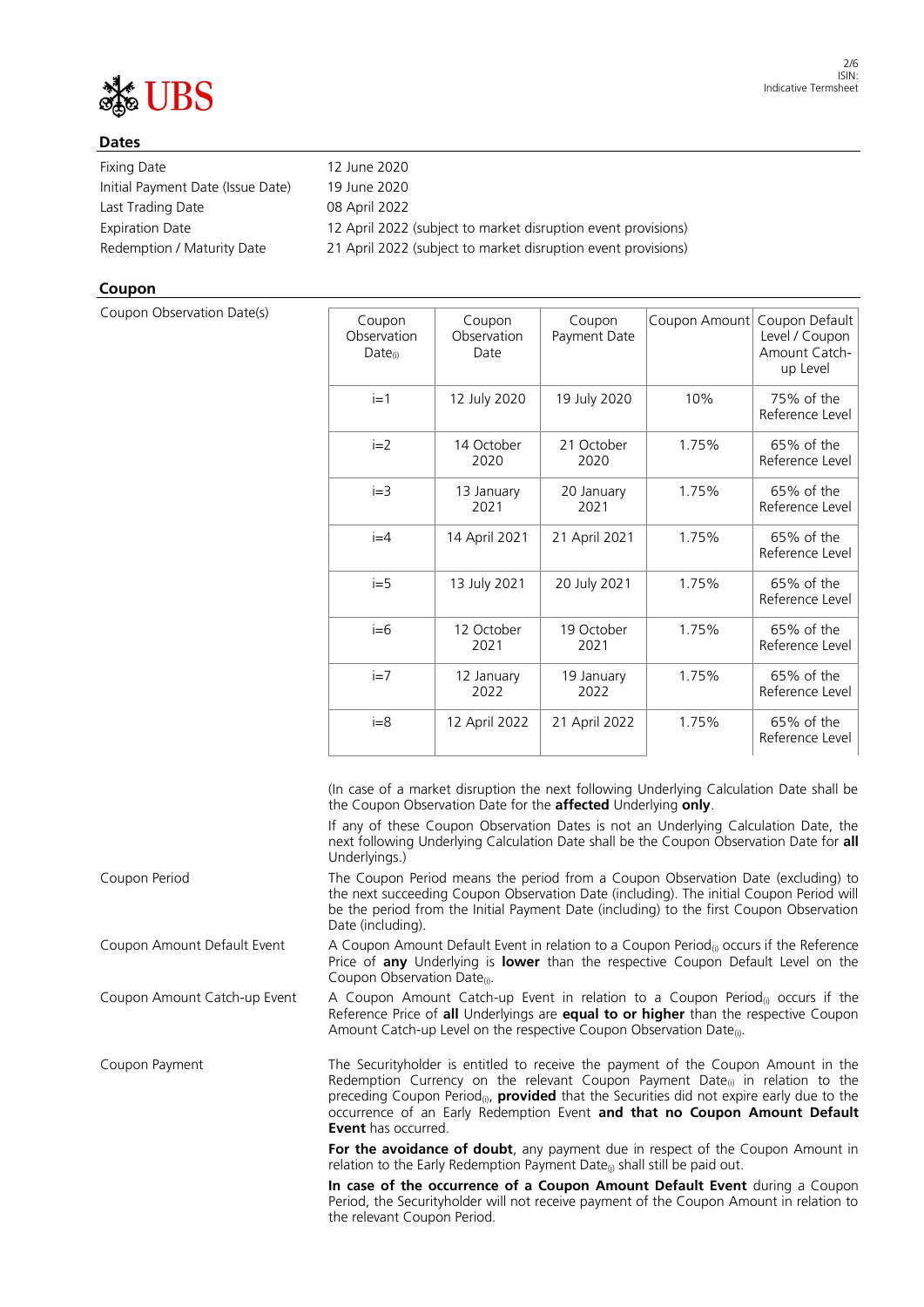

| If one or more Coupon Amounts have not been paid, the sum of these Coupon          |  |
|------------------------------------------------------------------------------------|--|
| Amounts will be paid on the next following Coupon Payment Date (additional to the  |  |
| Coupon Payment for this Coupon Payment Date), provided that a <b>Coupon Amount</b> |  |
| <b>Catch-up Event has occurred.</b>                                                |  |

For the avoidance of doubt: For each Coupon Period, the Coupon Amount shall be paid only once.

Coupon Entitlement The Securityholder is only entitled to receive the Coupon Amount on the relevant Coupon Payment Date in relation to the preceding Coupon Period, if the Securityholder purchased the Securities on any day up to and including the relevant Record Date. If the Securities are purchased after the relevant Record Date, the Securityholder will not be entitled to payment of the Coupon Amount on the relevant Coupon Payment Date in relation to the preceding Coupon Period.

Record Date The Record Date means the day 7 Banking Day(s) before the relevant Coupon Payment

## **Early Redemption**

Date<sub>(i)</sub>.

| Early Redemption Observation Date(s) | Early Redemption<br>Observation Date $_{(i)}$ | Early Redemption<br>Observation Date                                    | Early Redemption Payment<br>Date                                                        |
|--------------------------------------|-----------------------------------------------|-------------------------------------------------------------------------|-----------------------------------------------------------------------------------------|
|                                      | $j=1$                                         | 12 July 2019                                                            | 19 July 2019                                                                            |
|                                      | $j=2$                                         | 14 October 2019                                                         | 21 October 2019                                                                         |
|                                      | $j=3$                                         | 13 January 2020                                                         | 20 January 2020                                                                         |
|                                      | $j=4$                                         | 14 April 2020                                                           | 21 April 2020                                                                           |
|                                      | $j=5$                                         | 13 July 2020                                                            | 20 July 2020                                                                            |
|                                      | $j=6$                                         | 12 October 2020                                                         | 19 October 2020                                                                         |
|                                      | $j=7$                                         | 12 January 2021                                                         | 19 January 2021                                                                         |
|                                      | $j=8$                                         | 12 April 2021                                                           | 19 April 2021                                                                           |
|                                      | $i=9$                                         | 12 July 2021                                                            | 19 July 2021                                                                            |
|                                      | $i=10$                                        | 12 October 2021                                                         | 19 October 2021                                                                         |
|                                      | $j=11$                                        | 12 January 2022                                                         | 19 January 2022                                                                         |
|                                      |                                               | the Early Redemption Observation Date for the affected Underlying only. | (In case of a market disruption the next following Underlying Calculation Date shall be |

If any of these Early Redemption Observation Dates is not an Underlying Calculation Date, the next following Underlying Calculation Date shall be the Early Redemption Observation Date for **all** Underlyings.)

Early Redemption Event An Early Redemption Event is deemed to have occurred on **any** Early Redemption Observation Date<sub>(i)</sub> if the Reference Price of all Underlyings on the relevant Early Redemption Observation Date<sub>(i)</sub> is at or above the respective Early Redemption Level as reasonably determined by the Calculation Agent.

> In this case, the Product shall automatically be early redeemed by the Issuer on the Early Redemption Payment Date at the Early Redemption Amount per Product.

Early Redemption Amount per Product

### **Redemption**

If no Early Redemption has occurred, the Securityholder is entitled to receive from the Issuer an amount in the Redemption Currency on the Redemption Date, according to the following scenarios:

Nominal Amount

| Scenario 1 | If a Kick In Event has <b>not</b> occurred the Redemption Amount per Product shall be the<br>Nominal Amount.                                                                    |
|------------|---------------------------------------------------------------------------------------------------------------------------------------------------------------------------------|
| Scenario 2 | If a Kick In Event has occurred and                                                                                                                                             |
|            | 1) If the Expiration Prices of <b>all</b> Underlyings are <b>at or above</b> the respective Redemption<br>Level, the Redemption Amount per Product shall be the Nominal Amount. |
|            | 2) If the Expiration Price of any Underlying is below the respective Redemption Level,                                                                                          |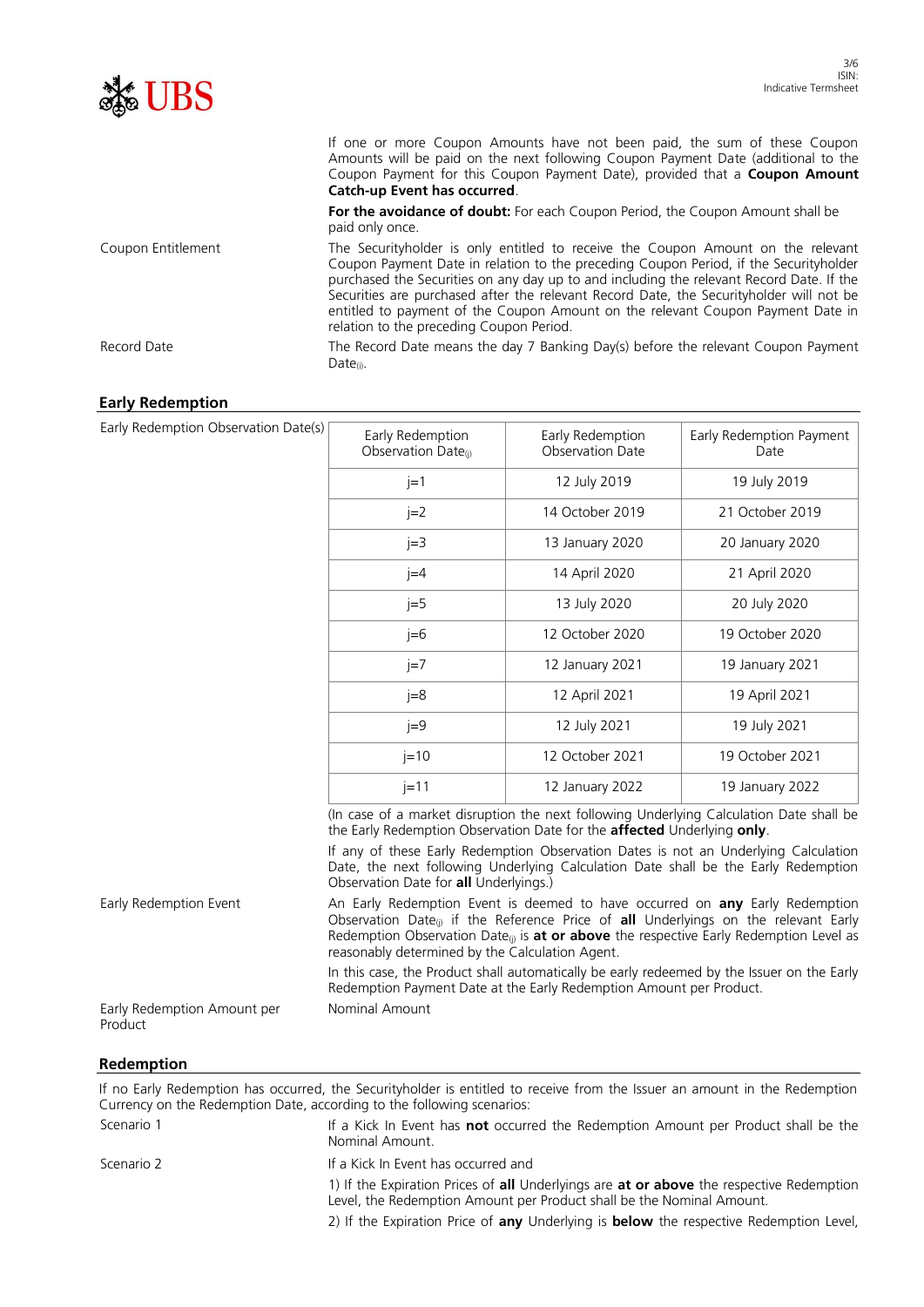|                                            | ISIN:<br>Indicative Termsheet                                                                                                                                                                                                                                                                                                                                                                                                                                                                                                     |
|--------------------------------------------|-----------------------------------------------------------------------------------------------------------------------------------------------------------------------------------------------------------------------------------------------------------------------------------------------------------------------------------------------------------------------------------------------------------------------------------------------------------------------------------------------------------------------------------|
|                                            | the Securityholder will receive the Expiration Value.                                                                                                                                                                                                                                                                                                                                                                                                                                                                             |
| Kick In Observation Date                   | Expiration Date.                                                                                                                                                                                                                                                                                                                                                                                                                                                                                                                  |
| Kick In Event                              | A Kick In Event shall be deemed to occur if on the Kick In Observation Date, the<br>Expiration Price of any Underlying quoted by the Relevant Exchange is at or below the<br>respective Kick In Level, as reasonably determined by the Calculation Agent.                                                                                                                                                                                                                                                                         |
| <b>Expiration Value</b>                    | Expiration Price of the Relevant Underlying<br>Nominal Amount<br>Strike Level of the Relevant Underlying                                                                                                                                                                                                                                                                                                                                                                                                                          |
| Relevant Underlying                        | The Underlying <sub>(k)</sub> with the lowest performance, as determined and calculated by the<br>Calculation Agent pursuant to the following formula:<br>Underlying <sub>(k)</sub> (Expiration Price)<br>Underlying <sub>(<math>\nu</math></sub> )(Reference Level)                                                                                                                                                                                                                                                              |
|                                            |                                                                                                                                                                                                                                                                                                                                                                                                                                                                                                                                   |
| <b>Expiration Price</b><br>Reference Price | The Reference Price of the Underlying on the Expiration Date.<br>Specified Price per unit of the Underlying, stated in the relevant Currency, and published<br>by the Price Source / Exchange.                                                                                                                                                                                                                                                                                                                                    |
|                                            | Underlying: Intesa Sanpaolo S.p.A.<br>(Bloomberg Ticker: ISP IM)<br>Specified Price: official closing price<br>Exchange: Borsa Italiana S.p.A<br>Currency: EUR                                                                                                                                                                                                                                                                                                                                                                    |
|                                            | Underlying: Eni S.p.A.<br>(Bloomberg Ticker: ENI IM)<br>Specified Price: official closing price<br>Exchange: Borsa Italiana S.p.A<br>Currency: EUR                                                                                                                                                                                                                                                                                                                                                                                |
|                                            | Underlying: Enel S.p.A.<br>(Bloomberg Ticker: ENEL IM)<br>Specified Price: official closing price<br>Exchange: Borsa Italiana S.p.A<br>Currency: EUR                                                                                                                                                                                                                                                                                                                                                                              |
| <b>General Information</b>                 |                                                                                                                                                                                                                                                                                                                                                                                                                                                                                                                                   |
| <b>Issuer</b>                              | UBS AG, London Branch                                                                                                                                                                                                                                                                                                                                                                                                                                                                                                             |
| Issuer Rating                              | Aa3 Moody's / A+ S&P's / AA- Fitch                                                                                                                                                                                                                                                                                                                                                                                                                                                                                                |
| <b>Issuer Supervisory Authority</b>        | Swiss Financial Market Supervisory Authority (FINMA). London Branch additionally<br>Financial Conduct Authority (FCA) and Prudential Regulation Authority (PRA). Jersey<br>Branch additionally Jersey Financial Services Commission (JFSC).                                                                                                                                                                                                                                                                                       |
| Lead Manager                               | UBS Europe SE                                                                                                                                                                                                                                                                                                                                                                                                                                                                                                                     |
| Calculation Agent                          | UBS AG, London Branch                                                                                                                                                                                                                                                                                                                                                                                                                                                                                                             |
| Paying Agent                               | UBS AG, London Branch                                                                                                                                                                                                                                                                                                                                                                                                                                                                                                             |
| Relevant Exchange                          | Intesa Sanpaolo: Borsa Italiana S.p.A                                                                                                                                                                                                                                                                                                                                                                                                                                                                                             |
|                                            | ENI: Borsa Italiana S.p.A                                                                                                                                                                                                                                                                                                                                                                                                                                                                                                         |
|                                            | Enel: Borsa Italiana S.p.A                                                                                                                                                                                                                                                                                                                                                                                                                                                                                                        |
| Listing                                    | EuroTLX                                                                                                                                                                                                                                                                                                                                                                                                                                                                                                                           |
| EuroTLX<br>Secondary Market                | Max. Spread (homogenised): 2% / Min. Size: 1,000 Certificate(s)<br>The Issuer or the Lead Manager, as applicable, intends, under normal market conditions,<br>to provide bid and/or offer prices for this Product on a regular basis. However, the Issuer<br>or the Lead Manager, as applicable, makes no firm commitment to provide liquidity by<br>means of bid and/or offer prices for this Product, and assumes no legal obligation to<br>quote any such prices or with respect to the level or determination of such prices. |
|                                            | indications<br>will<br>available<br>Reuters/Bloomberg<br>Daily<br>price<br>be<br>on<br>and<br>www.ubs.com/keyinvest.                                                                                                                                                                                                                                                                                                                                                                                                              |
| <b>Trading Hours</b>                       | 09:00 - 17:30                                                                                                                                                                                                                                                                                                                                                                                                                                                                                                                     |
| <b>Banking Days</b>                        | TARGET2                                                                                                                                                                                                                                                                                                                                                                                                                                                                                                                           |
| <b>Banking Day Convention</b>              | Where any date is used in conjunction with the term "Banking Day Convention", an<br>adjustment will be made if that date would otherwise fall on a day that is not a Banking<br>Day, so that the date will be the first following day that is a Banking Day. Investors shall<br>not be entitled to further interest or other payments in respect of such delay.                                                                                                                                                                   |
| Minimum Investment                         | EUR 1,000 (subject to Selling Restrictions)                                                                                                                                                                                                                                                                                                                                                                                                                                                                                       |
| Minimum Trading Lot                        | EUR 1,000                                                                                                                                                                                                                                                                                                                                                                                                                                                                                                                         |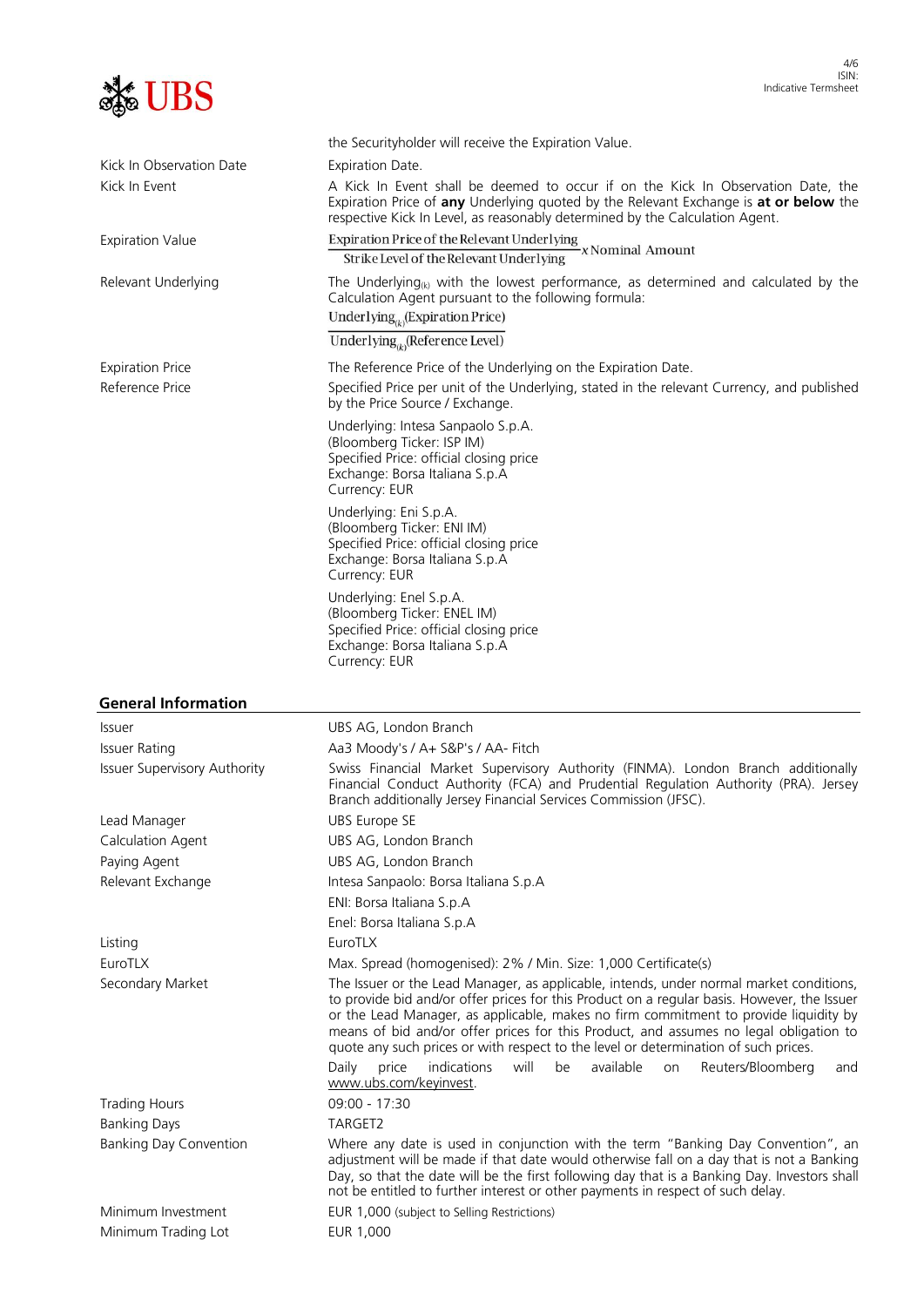

| Unsecured / Unsubordinated                                                                                                                                                                                  |
|-------------------------------------------------------------------------------------------------------------------------------------------------------------------------------------------------------------|
| Euroclear, Clearstream Banking AG, Clearstream Banking S.A. (Global Note at<br>Clearstream Banking AG)                                                                                                      |
| Clearstream Banking AG eligible (up-to Global Note filed with Clearstream AG, Frankfurt<br>am Main)                                                                                                         |
| Global Note                                                                                                                                                                                                 |
| German / Frankfurt                                                                                                                                                                                          |
| One Express Certificate with Memory Coupon is equivalent to one (1) "Product".<br>"Products", wherever used herein shall be construed to mean integral multiples of the<br>same, subject to the Issue Size. |
| The terms of the Product may be subject to adjustments during its lifetime. Detailed<br>information on such adjustments is to be found in the Product Documentation.                                        |
| Germany and Italy                                                                                                                                                                                           |
| 03 May 2019                                                                                                                                                                                                 |
|                                                                                                                                                                                                             |

#### **Product Documentation**

The complete information regarding the securities, in particular to the terms and conditions as well as information to the Issuer shall be obtained in the respective Final Terms. The respective Final Terms and the associated UBS Base Prospectus along with the Risk Factors (including any supplements thereto) can be ordered free of charge from UBS Europe SE at Bockenheimer Landstrasse 2-4, 60306 Frankfurt am Main, via +49-(0) 69-1369 8989), fax (+49-(0) 69- 72 22 73) or via e-mail (invest@ubs.com). In addition, the respective documents are available on the internet at http://www.ubs.com/keyinvest.

#### **Important Information**

This information is communicated by UBS AG and/or its affiliates ("UBS"). UBS may from time to time, as principal or agent, have positions in, or may buy or sell, or make a market in any securities, currencies, financial instruments or other assets underlying the transaction to which the termsheet relates. UBS may provide investment banking and other services to and/or have officers who serve as directors of the companies referred to in this term sheet. UBS' trading and/or hedging activities related to this transaction may have an impact on the price of the underlying asset and may affect the likelihood that any relevant barrier is crossed. UBS has policies and procedures designed to minimise the risk that officers and employees are influenced by any conflicting interest or duty and that confidential information is improperly disclosed or made available.

In certain circumstances UBS sells these securities to dealers and other financial institutions at a discount to the issue price or rebates to them for their own account some proportion of the issue price. Further information is available on request.

Structured transactions are complex and may involve a high risk of loss. Prior to entering into a transaction you should consult with your own legal, regulatory, tax, financial and accounting advisors to the extent you consider it necessary, and make your own investment, hedging and trading decisions (including decisions regarding the suitability of this transaction) based upon your own judgement and advice from those advisers you consider necessary. Save as otherwise expressly agreed in writing, UBS is not acting as your financial adviser or fiduciary in any transaction.

This document is for information purposes only and should not be construed as an offer, personal recommendation or solicitation to conclude a transaction and should not be treated as giving investment advice. The terms of any investment will be exclusively subject to the detailed provisions, including risk considerations, contained in the Information Memorandum, Prospectus or other issuer documentation for the issue of the securities (the "Prospectus").

UBS makes no representation or warranty relating to any information herein which is derived from independent sources. This term sheet shall not be copied or reproduced without UBS's prior written permission.

No action has been or will be taken in any jurisdiction that would permit a public offering of the securities described herein, save where explicitly stated in the Prospectus. The securities must be sold in accordance with all applicable selling restrictions in the jurisdictions in which they are sold.

#### **Selling Restrictions**

**Any Products purchased by any person for resale may not be offered in any jurisdiction in circumstances which would result in the Issuer being obliged to register any further documentation relating to this Product in such jurisdiction.**

**The restrictions listed below must not be taken as definitive guidance as to whether this Product can be sold in a jurisdiction. Additional restrictions on offering, selling or holding of this Product may apply in other jurisdictions. Investors in this Product should seek specific advice before on-selling this Product.**

#### **Europe**

Any public offer of this Product within a EEA jurisdiction (EU member states plus Norway, Iceland and Liechtenstein) shall only be possible if compliant with the requirements of the EUPD and with the law of that jurisdiction.

If the prospectus has not been approved, where necessary passported, and published in accordance with the requirements of the EU-Prospectus Directive, this Product may not be offered or sold in the relevant EEA jurisdictions other than 1) in denominations, or total consideration per investor, of at least EUR 100,000 (or<br>equivalent in other currencies); 2) to any legal entity persons (other than qualified investors as defined in the EU-Prospectus Directive) per EEA jurisdiction, or 4) in any other circumstances falling within Article 3 (2) of the Prospectus Directive.

For information on public offering in EEA jurisdictions please see under section "General Information" above.